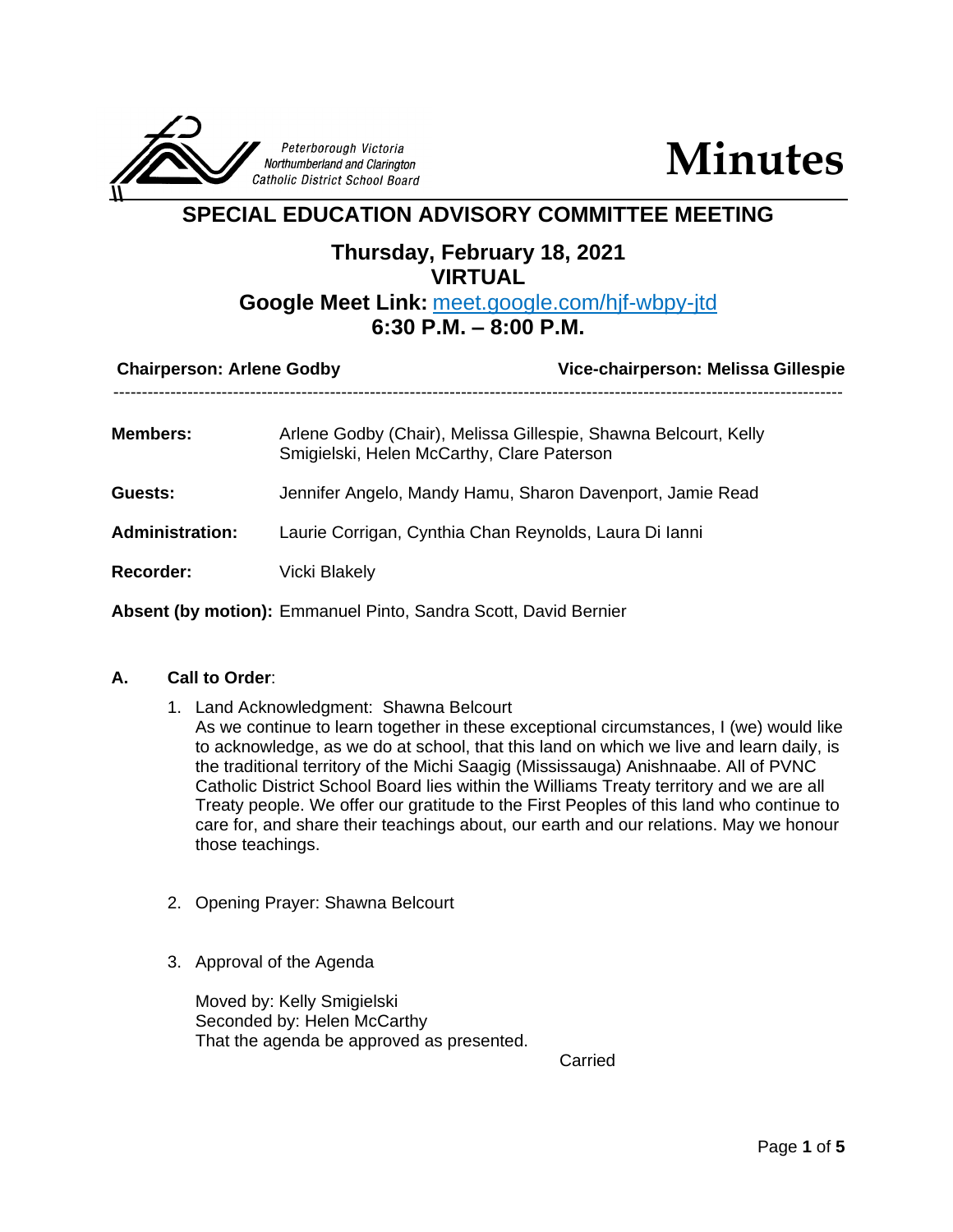4. Declaration of Conflicts of Interest

None noted.

5. Motion for Excusal from Attendance

Moved by: Helen McCarthy Seconded by: Kelly Smigielski That Emmanuel Pinto and Sandra Scott be excused from attendance at the February 18, 2021 Special Education Advisory Committee meeting.

**Carried** 

6. Motion for Approval of the Minutes of January 14, 2021 Meeting.

Moved by: Melissa Gillespie Seconded by: Helen McCarthy That the minutes of the Special Education Advisory Committee Minutes held on January 14, 2021 be approved as presented.

**Carried** 

7. Business Arising from the Minutes:

Reminder of the upcoming final event [Lessons on Groundbreaking Leadership from](https://hrs.humber.ca/human-rights-equity-diversity/humber-college-international-womens-day-forum/iwd2021.html)  [Black Women](https://hrs.humber.ca/human-rights-equity-diversity/humber-college-international-womens-day-forum/iwd2021.html) on Saturday, March 6, 2021, as a result of the SEAC request in motion in place of the  $10<sup>th</sup>$  meeting.

Provincial Parent Association Advisory Committee on Special Education Advisory Committees (PAaC) Survey reminder. Please review the PAaC Survey results from the January 14, 2021 Agenda Package for the upcoming discussion at the March 25, 2021 SEAC meeting keeping in mind the following questions: What surprised you in the survey results? What promising practices are suggested? How are they reflected at PVNCCDSB and what could be considered?

#### **B. Recommended Actions/Presentations**:

1. Remarks: Chairperson, Arlene Godby

Really appreciate everyone submitting the reports from the organizations; it was really nice to see the updates.

2. Remarks: Superintendent of Learning (Laurie Corrigan*, Superintendent of Learning/ Special Education*)

Since the last SEAC meeting all of our schools in all four regions of PVNCCDSB have reopened and entered into quadmester 3. St. Thomas Aquinas Virtual School still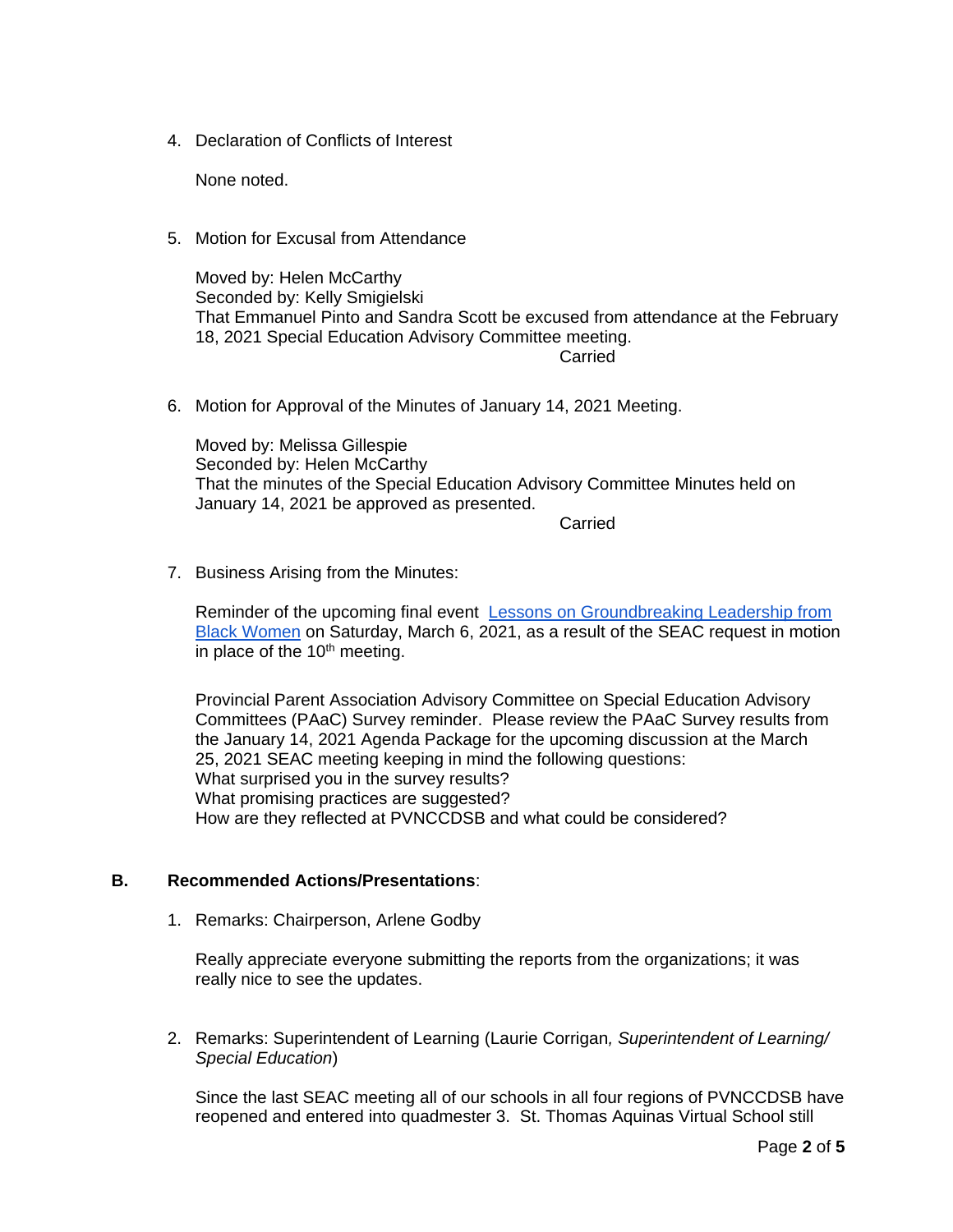has approximately 2500 students enrolled in on-line learning. There were shifts between in-person and virtual learning at the transition date, but not much of a change in overall enrollment.

PVNCCDSB has been invited to work with a team of researchers at the University of Ottawa as part of the Ministry of Education's work through the Student Support and Field Services Division in developing a Remote Learning Guide for Students with Special Education. The guide and collection of longstanding effective practices is intended to assist with ongoing and future support of students with special education needs that may require remote learning. The guide should be available in late March.

The Accessibility for All Committee met recently, chaired by Vice Principal of Special Education Services Laura Di Ianni, Chair of the Board David Bernier, Trustee Braydon Leal and SEAC representative Kelly Smigielski along with the other committee members. The committee made the recommendation to bring forward five administrative policies that will go to the Policy Committee for review in April.

A resolution motioned by Chair of the Board David Bernier has been sent to the Ontario Catholic Trustee Association in regards to advancing necessary funding to ensure that future renovations in the school board's buildings to needed to provide accessibility would be received in the next four years in keeping with the requirements of the AODA. Updates received will be brought back to SEAC.

Joan Carragher, Director of Education at PVNCCDSB, has requested to attend the March SEAC meeting. The visit is part of a comprehensive consultation process for the renewal of the strategic priorities which will include SEAC and the renewal of our Be Well Strategy.

3. Update from Trustees:

Helen McCarthy

No updates at this time.

## **C. Discussion Items:**

- A. SEAC Meeting Presentations
	- 1. School and Community Collaboration Sharon Davenport, Itinerant Teacher Autism Spectrum Disorders and Jamie Read, Service Navigator Team Lead, East Region at Autism Ontario

The presentation gave an overview of the mission and role of Autism Ontario to assist families across the province and the ASD Collaborative. The presentation highlighted the service navigation provided to families and the variety of virtual services and supports that are currently available to them [\(Learning Resources,](https://www.autismontario.com/programs-services/learning-resources) [Webinars,](https://www.autismontario.com/programs-services/webinars) [Events\)](https://www.autismontario.com/events?custom_325=Peterborough) as well as [Community Connect,](https://www.autismontario.com/search?search_api_fulltext=&field_geolocation_2_proximity%5Bcenter_lat%5D=&field_geolocation_2_proximity%5Bcenter_long%5D=&field_geolocation_2_proximity%5Bdistance%5D=5&field_geolocation_2_proximity%5Bstreet_address%5D=&field_geolocation_2_proximity%5Bcity%5D=&field_geolocation_2_proximity%5Bpostal_code%5D=&custom_896=All&custom_891=&custom_892=&f%5B0%5D=type%3AService%20Listing&f%5B1%5D=type%3AService%20Listing) an Autism service listing. Autism Ontario has also been supporting families through service navigation with the [Ontario Autism](https://www.ontario.ca/page/autism-ontario)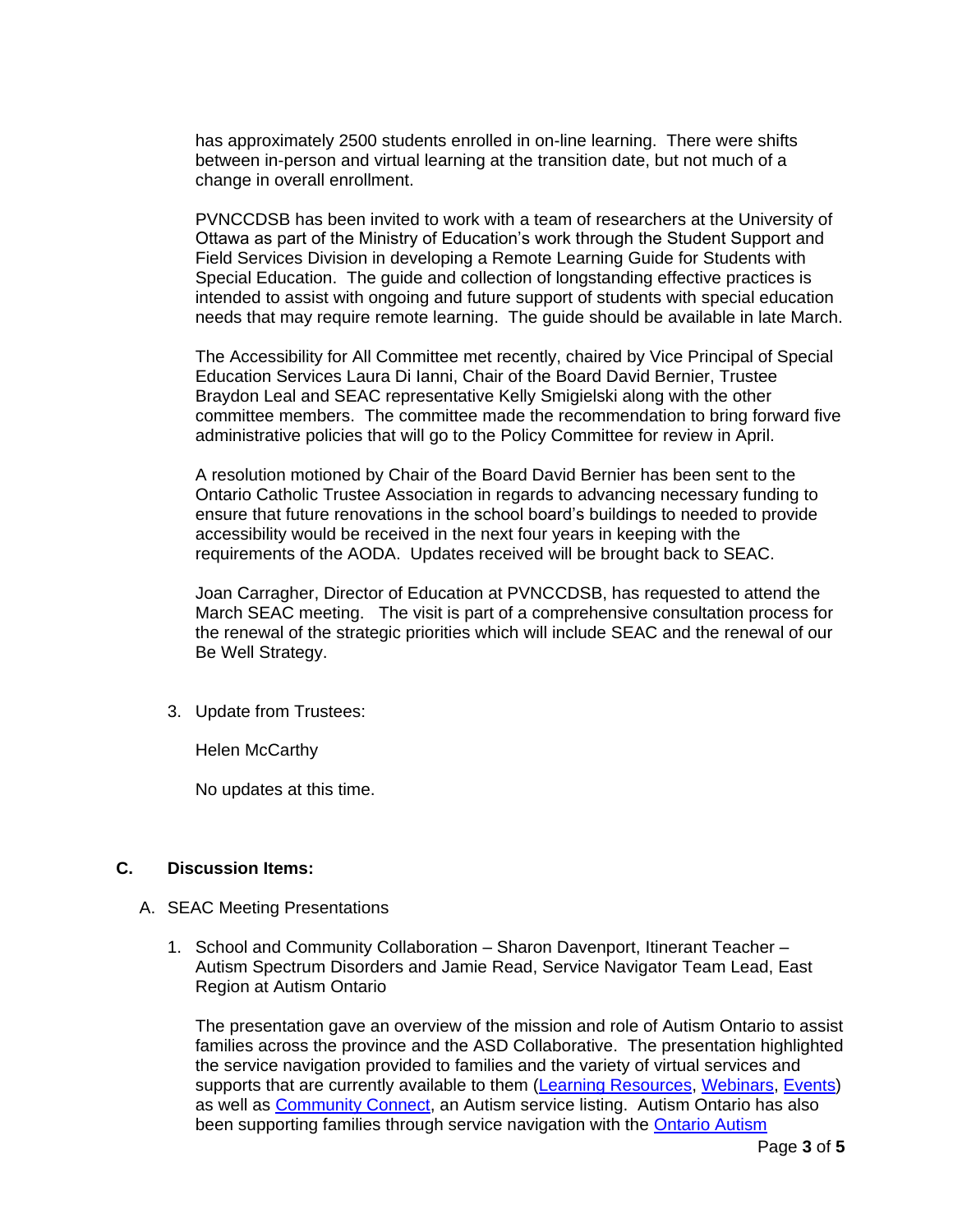[Supports,](https://www.ontario.ca/page/autism-ontario) including [Interim One-Time Funding Information Sessions](https://www.autismontario.com/events?custom_326=All&custom_325=All&event_type_id=25&custom_356=All) and [How to](https://www.autismontario.com/events?custom_326=All&custom_325=All&event_type_id=27&custom_356=All)  Complete the [OAP Expense Forms' Sessions.](https://www.autismontario.com/events?custom_326=All&custom_325=All&event_type_id=27&custom_356=All) The Autism Spectrum Disorder Collaborative Committee was created consisting of ASD service providers meeting bimonthly providing updates, presentations and new information in regards to service delivery, models, supports and upcoming events. The collaboration has been very beneficial to both service providers and school boards, in better accessing and conveying services to the families of students with ASD.

Discussion Items from the presentation:

The committee discussed the key learnings from the presentation. The ASD Collaborative has a great process in place and networking providing very helpful information. Modelling from the ASD Collaborative and the benefits of networking the available service providers for students with exceptionalities not on the spectrum was discussed, asking the question of whether a collaborative like this also exists. PVNCCDSB has the **Community Resources for All PVNC Families** available one the website, and connects families with service navigators to help students in need of support not on the spectrum.

- B. Information Items:
	- 1. Information items/updates were received by the following organizations as per the attachments to the February 18, 2021 Agenda Package:
		- i. Catholic District School Board of Eastern Ontario
		- ii. Durham District School Board
		- iii. Autism Ontario Peterborough E-News February 2021
		- iv. Grandview Kids
		- v. Community Living Trent Highlands
		- vi. Down Syndrome Association of Peterborough
- C. Old Business:
	- 1. SEAC Notes from Presentation November 19, 2020
		- i. SEAC received a presentation by Donna Goheen, Religious Education and Family Life Consultant and Superintendent of Schools, Stephen O'Sullivan on Building Capacity for Culturally Relevant and Responsive Pedagogies, learning which is part of the board's Equity and Inclusive Education Plan. CRRP consist of a framework of Cultural Competence, Critical Consciousness, and High Academic Expectations. The framework also includes 7 tenets: Classroom Climate and Instruction, School Climate, Student Voice and Space, Family/Caregiver-School Relations, School Leadership, Community Connections, Culture of Professional Development.
- D. New Business:

None noted.